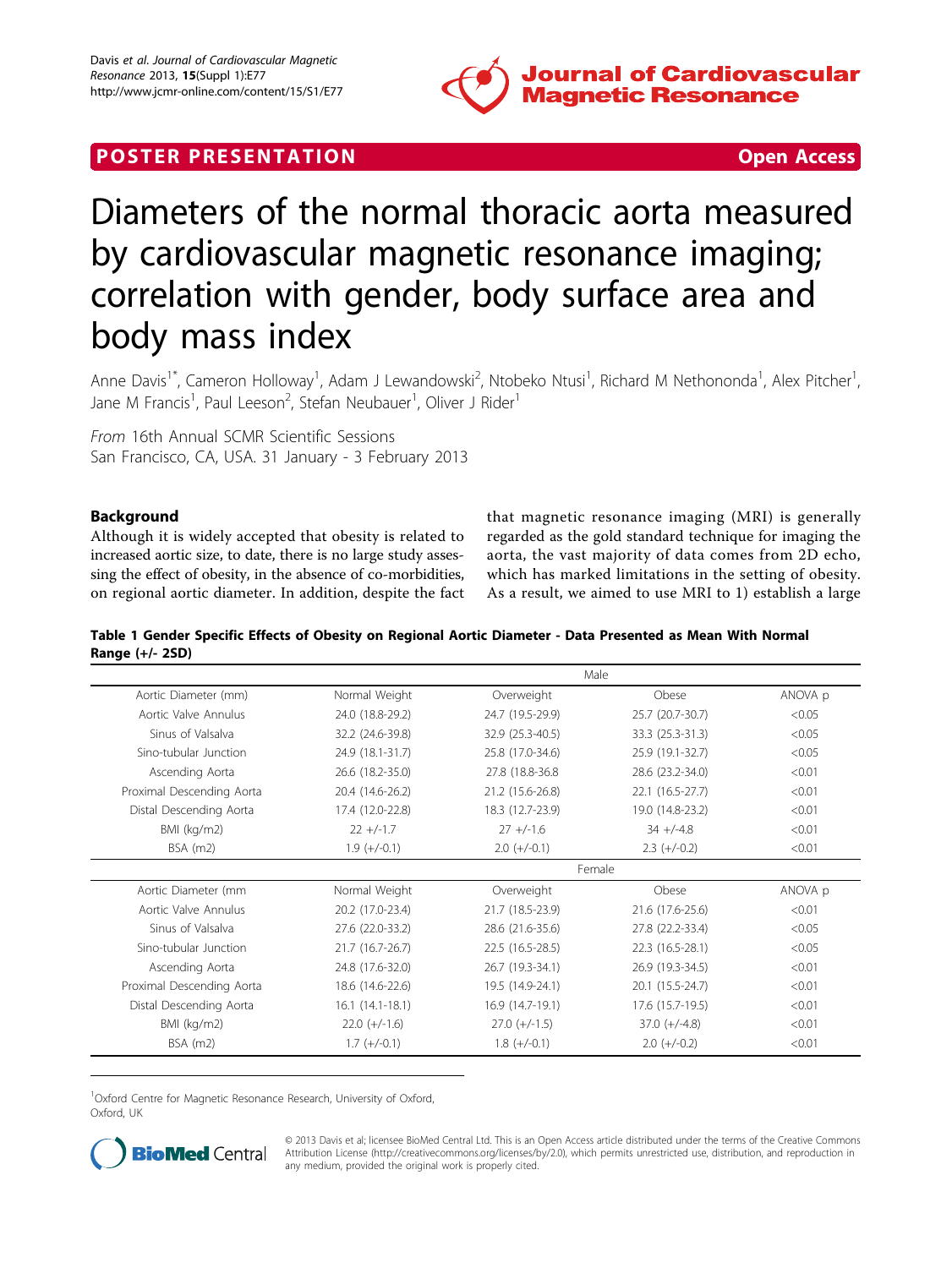Page 2 of 3

gender specific normal database of reference diameters for the aorta and 2) investigate the effect of increasing body surface area (BSA) on aortic size.

## Methods

484 subjects (230 male, 254 female), age 19-70 years without identifiable cardiac risk factors (BMI range 15.7 - 52.6) underwent MRI to determine aortic diameter at three levels namely; the ascending aorta (Ao) and proximal descending aorta (PDA, pulmonary artery level), and the abdominal aorta (DDA, 12 cm below the PDA level). In addition, 208 of the subjects had aortic root measurements performed at the aortic valve annulus, aortic sinuses and sino-tubular junction.

#### Results

All subjects were normotensive (SBP 121±12, DBP 75 ±9 mmHg), normoglycaemic (4.8±0.5 mmol/l) and normocholesterolaemic (4.9±0.8 mmol/l) on the day of scanning. As expected, with increasing BSA, aortic root diameter increased at all levels measured (AV annulus  $\sigma$ +5.5,  $Q$ +4.4 mm, Aortic Sinus  $\sigma$ +5.1,  $Q+4.2$  mm, ST-junction  $C+5.7$ ,  $Q+4.4$  mm all per m<sup>2</sup> (BSA) increase, Table [1](#page-0-0), Figure 1). No gender difference in the degree of dilatation with increasing BSA was seen (p>0.5). Aortic diameters at the more distal aortic levels also increased with increasing BSA (Ao, ♂+6.5, ♀+6.1 mm, PDA ♂+4.4, +♀3.4, DDA ♂+3.2,  $Q+3.3$  mm, all per m<sup>2</sup> BSA increase, Figure 1). Again,